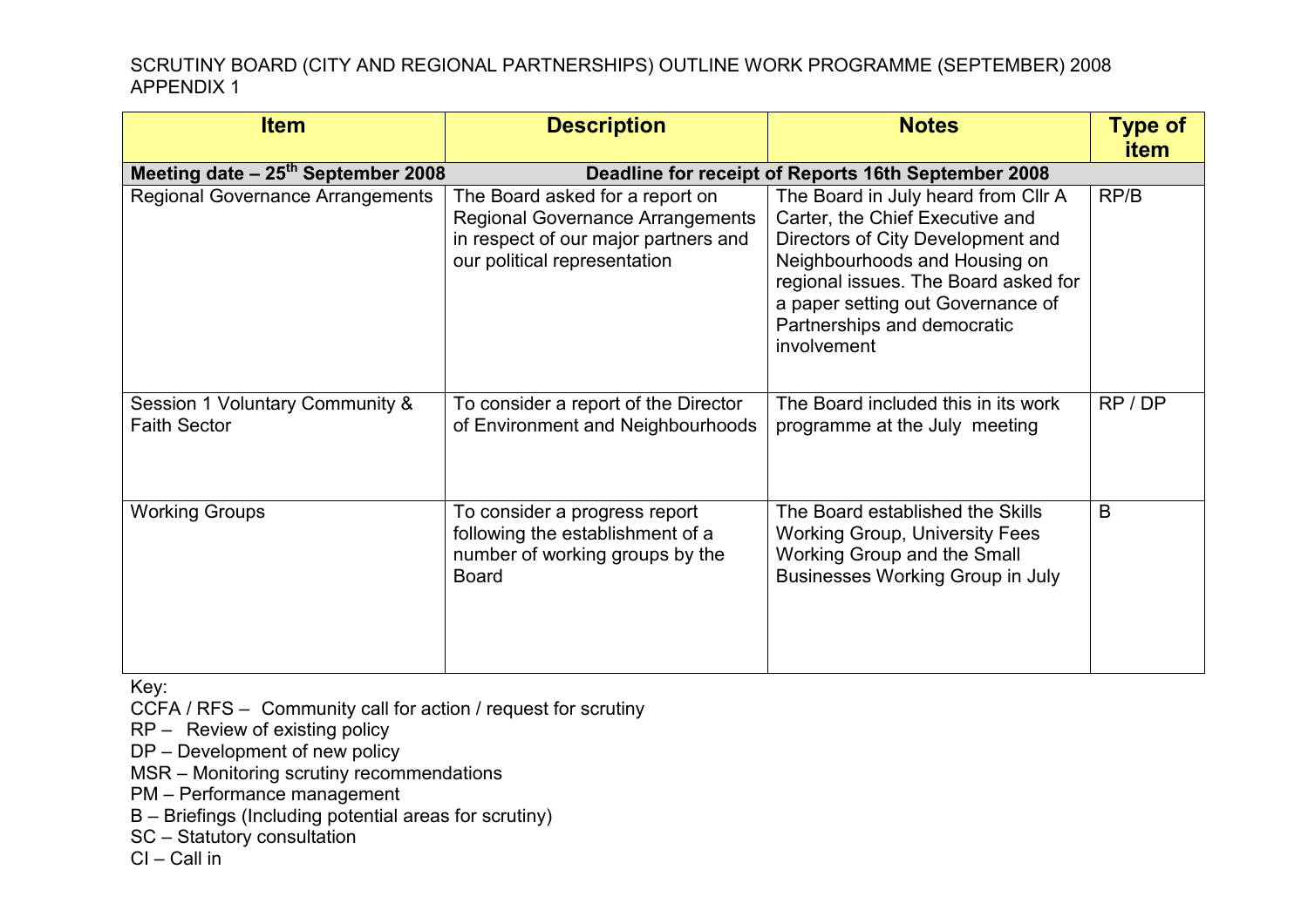| <b>Item</b>                                                                                           | <b>Description</b>                                                                                                                                                                                  | <b>Notes</b>                                                                                                                                                                                                                | <b>Type of</b><br><b>item</b> |  |
|-------------------------------------------------------------------------------------------------------|-----------------------------------------------------------------------------------------------------------------------------------------------------------------------------------------------------|-----------------------------------------------------------------------------------------------------------------------------------------------------------------------------------------------------------------------------|-------------------------------|--|
| Meeting date $-23^{\text{rd}}$ October 2008                                                           | Deadline for receipt of Reports 14th October 2008                                                                                                                                                   |                                                                                                                                                                                                                             |                               |  |
| Session 2 Voluntary Community &<br><b>Faith Sector</b>                                                | To consider a report of the Director<br>of Environment and Neighbourhoods<br>on good practice in Leeds and other<br>areas and hear from witnesses from<br>the VCFS and use specific case<br>studies | The Board included this in its work<br>programme at the July meeting                                                                                                                                                        | RP/DP                         |  |
| Meeting date $-20th$ November 2008<br>Deadline for receipt of Reports 11th November 2008              |                                                                                                                                                                                                     |                                                                                                                                                                                                                             |                               |  |
| <b>Session 3 Voluntary Community</b><br><b>Faith Sector</b>                                           | To consider information requested at<br>the last Board meeting and to<br>consider the Board's draft inquiry<br>report and recommendations                                                           | The Board included this in its work<br>programme at the July meeting                                                                                                                                                        | RP/DP                         |  |
| Invitation to the Chief Executive and<br>Chair of the Leeds Initiative<br>Narrowing the Gap Executive | To hear from the Chief Executive on<br>work being undertaken to Narrow the<br>Gap through our partner<br>organisations                                                                              | The Board in June 2008 agreed that<br>it would be appropriate to monitor<br>progress through the submission of<br>a quarterly or half yearly report to<br>this Board and from our partners on<br>their concerns & successes | <b>PM</b>                     |  |

Key:

CCFA / RFS – Community call for action / request for scrutiny

RP – Review of existing policy

DP – Development of new policy

MSR – Monitoring scrutiny recommendations

PM – Performance management

B – Briefings (Including potential areas for scrutiny)

SC – Statutory consultation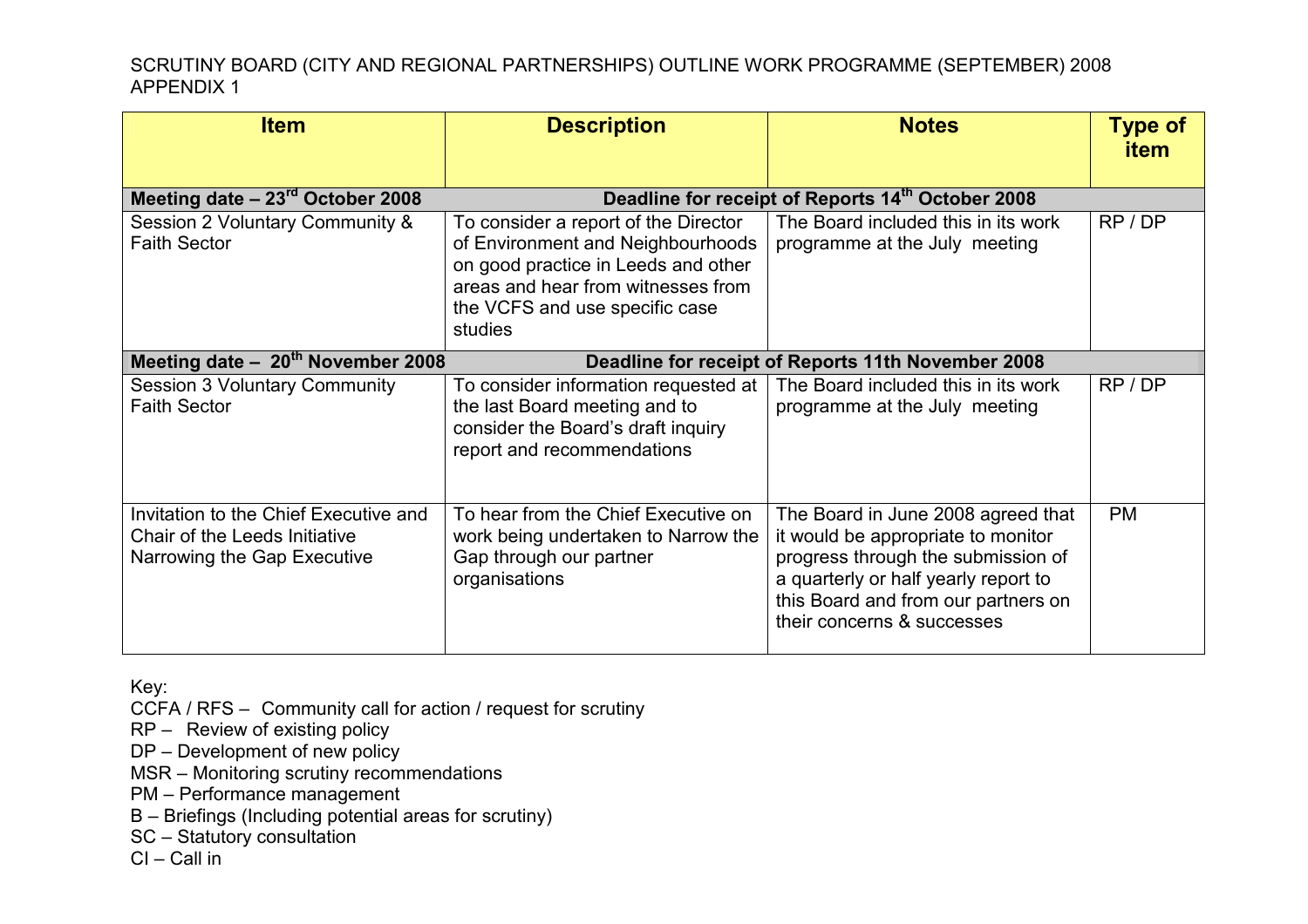| <b>Item</b>                                                                                         | <b>Description</b>                                | <b>Notes</b>                                     | <b>Type of</b> |
|-----------------------------------------------------------------------------------------------------|---------------------------------------------------|--------------------------------------------------|----------------|
|                                                                                                     |                                                   |                                                  | <b>item</b>    |
| Meeting date $-17th$ December 2008                                                                  | Deadline for receipt of Reports 8th December 2008 |                                                  |                |
| <b>Tracking Recommendations</b>                                                                     | To consider a report on progress in               |                                                  | <b>MSR</b>     |
|                                                                                                     | implementing the Board's                          |                                                  |                |
|                                                                                                     | recommendations to date.                          |                                                  |                |
|                                                                                                     |                                                   |                                                  |                |
| Meeting date - 15 <sup>th</sup> January 2009                                                        |                                                   | Deadline for receipt of Reports 6th January 2009 |                |
| Annual Report on Performance                                                                        | To receive an Annual Report on                    | At the Board meeting in June 2008                | <b>MSR</b>     |
| against the Leeds Strategic Plan                                                                    | Performance against the Leeds                     | officers recommended that this                   |                |
|                                                                                                     | <b>Strategic Plan</b>                             | Board was appropriately placed to                |                |
|                                                                                                     |                                                   | take an overview of this document                |                |
|                                                                                                     |                                                   |                                                  |                |
| Meeting date - 26 <sup>th</sup> February 2009<br>Deadline for receipt of Reports 17th February 2009 |                                                   |                                                  |                |
|                                                                                                     |                                                   |                                                  |                |
|                                                                                                     |                                                   |                                                  |                |
| Meeting date $-26^{th}$ March 2009                                                                  | Deadline for receipt of Reports February 2009     |                                                  |                |
|                                                                                                     |                                                   |                                                  |                |
|                                                                                                     |                                                   |                                                  |                |
| Meeting date - April 2009                                                                           |                                                   |                                                  |                |
| <b>Annual Report</b>                                                                                | To approve the Board's contribution               |                                                  |                |
|                                                                                                     | to the Scrutiny Boards Annual                     |                                                  |                |
|                                                                                                     | Report 2008/09.                                   |                                                  |                |
|                                                                                                     |                                                   |                                                  |                |

Key:

CCFA / RFS – Community call for action / request for scrutiny

RP – Review of existing policy

DP – Development of new policy

MSR – Monitoring scrutiny recommendations

PM – Performance management

B – Briefings (Including potential areas for scrutiny)

SC – Statutory consultation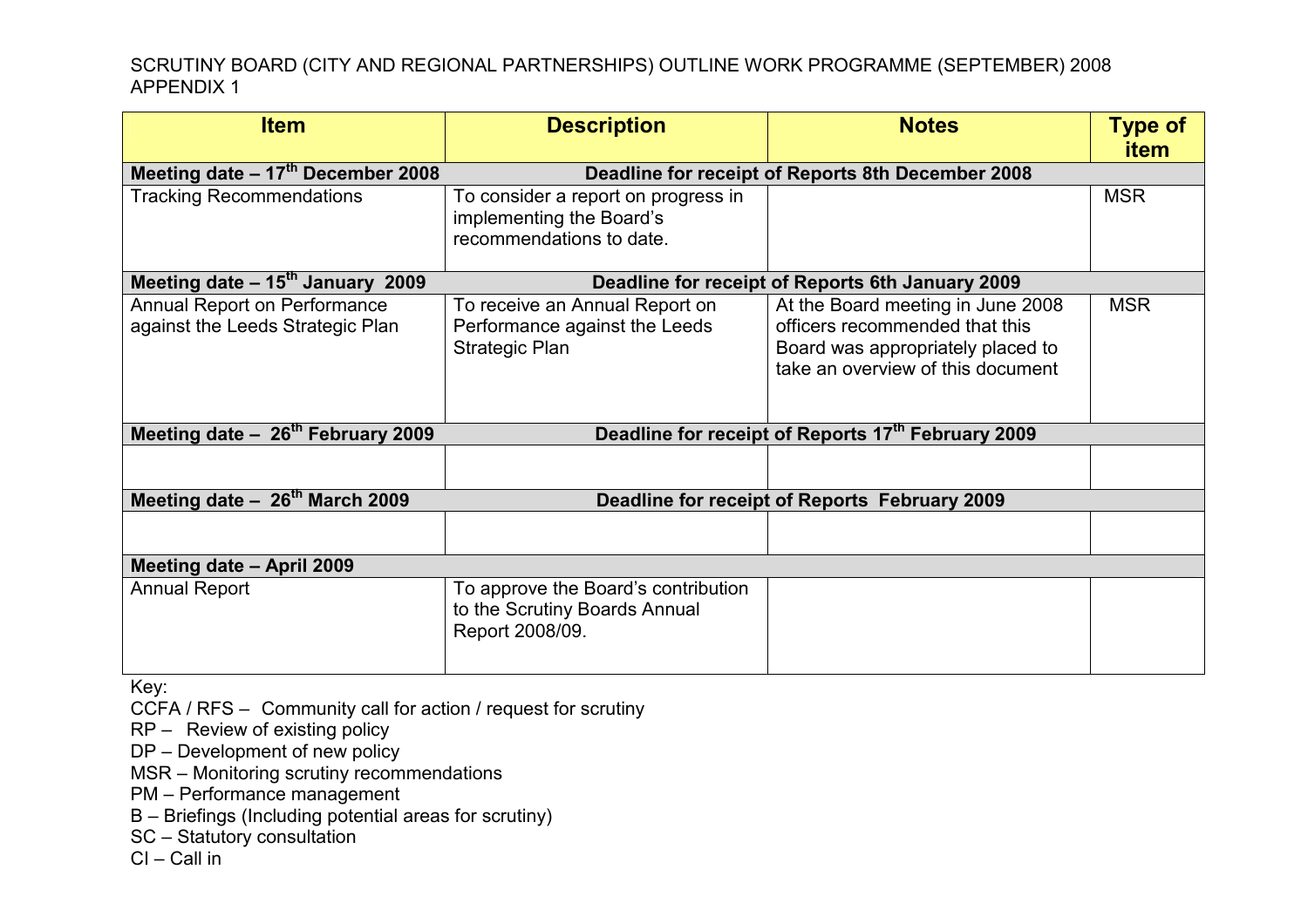| <b>Working Groups</b>   |                                                          |                                                                                                                                                                                                                                                                                                                                      |                                       |  |  |
|-------------------------|----------------------------------------------------------|--------------------------------------------------------------------------------------------------------------------------------------------------------------------------------------------------------------------------------------------------------------------------------------------------------------------------------------|---------------------------------------|--|--|
| <b>Working group</b>    | <b>Membership</b>                                        | <b>Progress update</b>                                                                                                                                                                                                                                                                                                               | Date of<br>next<br>meeting            |  |  |
| <b>Small Businesses</b> | Councillors Bentley, Atha, Kendal                        | Meeting held on 18 <sup>th</sup> July to discuss possible terms<br>of reference for an inquiry on small businesses. It<br>was agreed that a fact sheet be prepared by the City<br>Development department on this issue and that it be<br>submitted to a meeting of the working group in<br>September 2008                            | September<br>to be<br>confirmed       |  |  |
| <b>Skills</b>           | Councillors Bentley, Driver,<br>Yeadon and J Lewis       | Meeting held on 3 <sup>rd</sup> July 2008. Discussed with<br>officers and Leeds Initiative possible areas for an<br>inquiry and agreed that draft terms of reference be<br>drawn up on the MAA/FE. Draft terms of reference<br>have now been prepared and a meeting of the<br>working group arranged for 22 <sup>nd</sup> September. | 22 <sup>nd</sup><br>September<br>2008 |  |  |
| <b>University Fees</b>  | Councillors Bentley, Kendal, J<br>Lewis, Atha and Yeadon | Attempts to hold a meeting of this working group in<br>September have proved to be impossible due to the<br>unavailability of the necessary participants. The<br>meeting has now been confirmed as the 17 <sup>th</sup> October<br>2008 at 2pm in Committee Room 3                                                                   | $17^{\text{th}}$<br>October<br>2008   |  |  |

Key:

CCFA / RFS – Community call for action / request for scrutiny

RP – Review of existing policy

DP – Development of new policy

MSR – Monitoring scrutiny recommendations

PM – Performance management

B – Briefings (Including potential areas for scrutiny)

SC – Statutory consultation